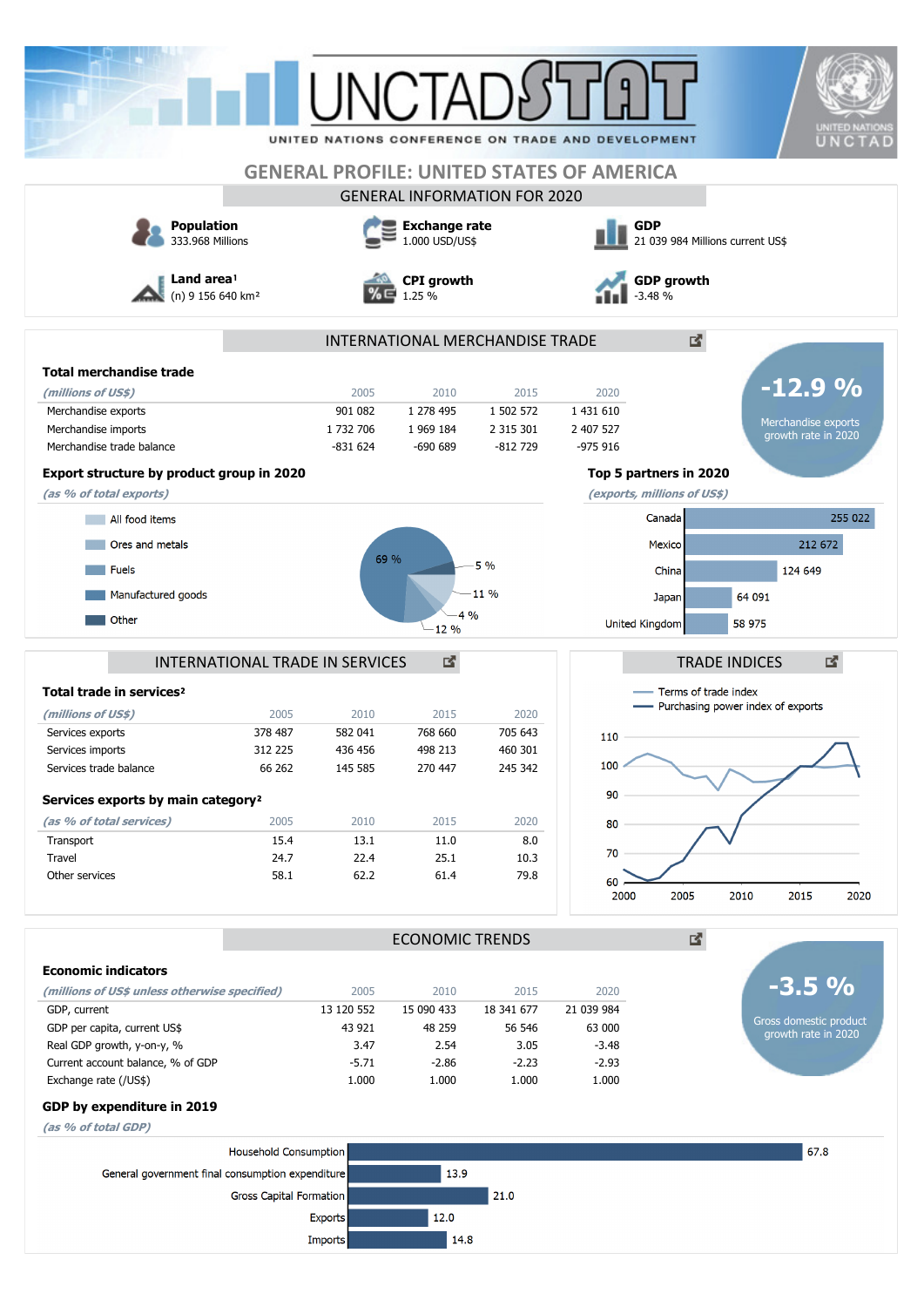# **UNITED STATES OF AMERICA**

## FDI AND EXTERNAL FINANCIAL RESOURCES

國



| Merchant fleet, national flag (thousands of DWT)                   | 11 658               | 12 792<br>74.85 | 11 794<br>86.17 | 12 5 11    |                                                    |  |
|--------------------------------------------------------------------|----------------------|-----------------|-----------------|------------|----------------------------------------------------|--|
| Liner shipping connectivity index (maximum $2006 = 100$ for China) | $\cdots$             |                 |                 | 93.31      | Share of the total world<br>merchant fleet in 2020 |  |
| Container port throughput (TEU)                                    | $\ddot{\phantom{0}}$ | 42 031 000      | 47 886 446      | 54 963 689 |                                                    |  |
| <b>Information economy indicators</b>                              |                      |                 |                 |            |                                                    |  |
| $(as % of)$                                                        | 2005                 | 2010            | 2015            | 2020       |                                                    |  |
| Share of ICT goods, % of total exports                             | 14.30                | 10.56           | 9.44            | 9.67       |                                                    |  |
| Share of ICT goods, % of total imports                             | 13.64                | 14.22           | 13.78           | 14.44      |                                                    |  |
| Share of workforce involved in the ICT sector                      | $\cdots$             |                 |                 | $\cdots$   |                                                    |  |
|                                                                    |                      |                 |                 |            |                                                    |  |